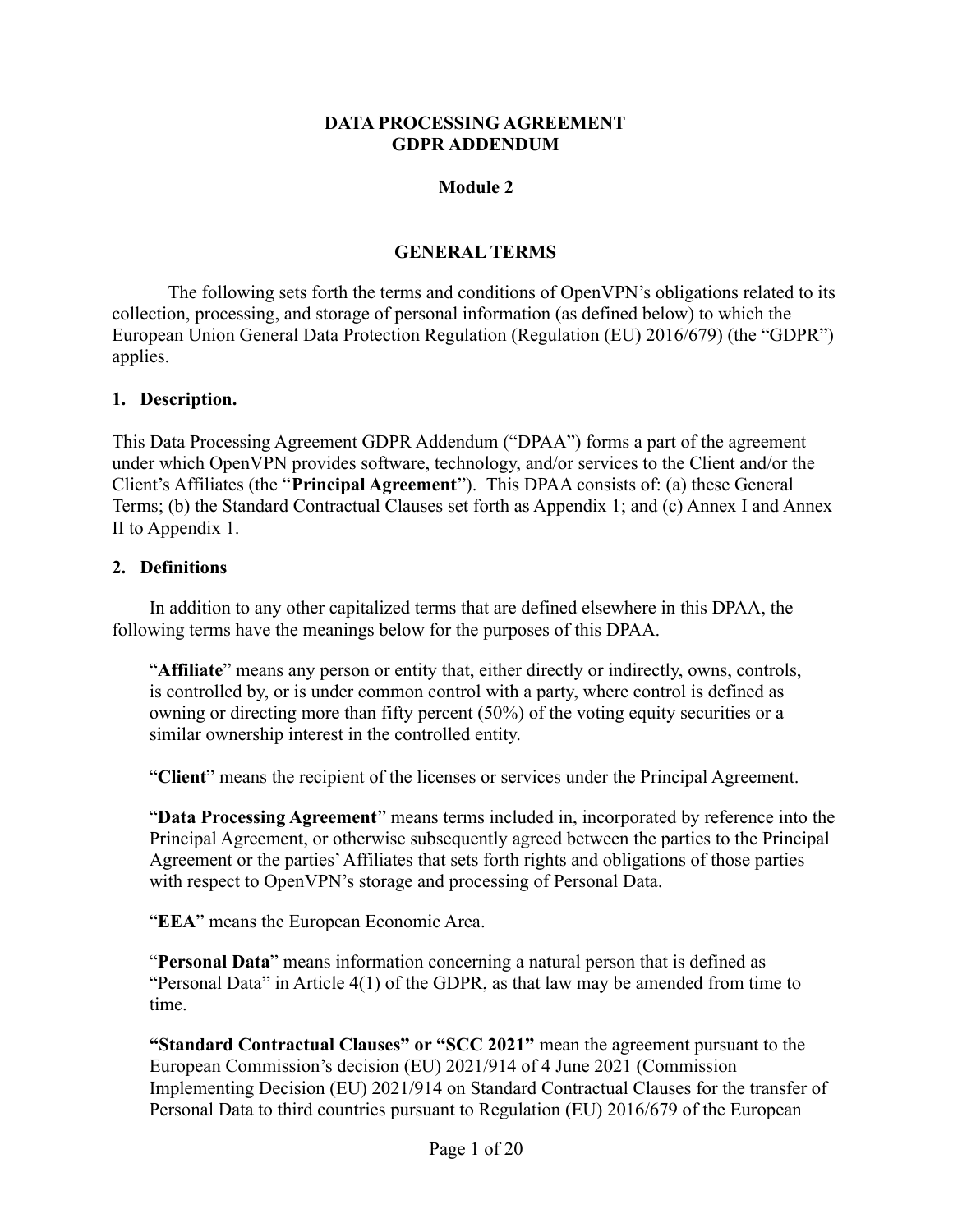Parliament and of the Council as officially published at [https://eur](https://eur-lex.europa.eu/legal-content/EN/TXT/HTML/?uri=CELEX%3A32021D0914&from=EN)[lex.europa.eu/legal-content/EN/TXT/HTML/?uri=CELEX:32021D0914&from=EN](https://eur-lex.europa.eu/legal-content/EN/TXT/HTML/?uri=CELEX%3A32021D0914&from=EN)

# **3. Applicability of the DPAA**

This DPAA applies to Personal Data that originates from a country in the EEA and is transferred to any country outside of the EEA This DPAA is an addendum to the Data Processing Agreement and is incorporated into the Data Processing Agreement by reference. If any other provision of the Data Processing Agreement conflicts with this DPAA with respect to Personal Data to which this DPAA pertains, this DPAA controls.

# **4. Supplementary Measures**

To maintain the protection of Personal Data granted in the European Economic Area ("EEA"), OpenVPN shall collaborate with the Client in the event of international data transfers from the EEA to the United States. For the appropriate safeguards contained in the GDPR Article 46 transfer tools to be effective, OpenVPN shall comply with the following supplementary measures: It undertakes (i) to provide encryption key management as outlined in the security controls referenced in Annex II - "Security of Processing"; (ii) to challenge unjust government data access request to Personal Data if any; and (iii) to delete any Personal Data as soon as reasonably practicable after the Principal Agreement has expired or has been terminated unless OpenVPN has valid legal reasons for retaining such data for longer.

# **5. Entire Agreement**

The terms and conditions in this DPAA, including Appendix 1 and the Annexes to Appendix 1, constitute the entire agreement between the parties with respect to the subject matter of this DPAA and supersedes any previous and contemporaneous agreements and understandings, whether oral or written, between the parties with respect to that subject matter.

IN WITNESS WHEREOF, the parties have entered into this GDPR Data Processing Agreement Addendum as of the dates set forth below:

| <b>OPENVPN, INC. (Data Importer)</b> | [CLIENT] (Data Exporter) |
|--------------------------------------|--------------------------|
| By:                                  |                          |
| Title:                               | Title:                   |
| Date:                                | Date:                    |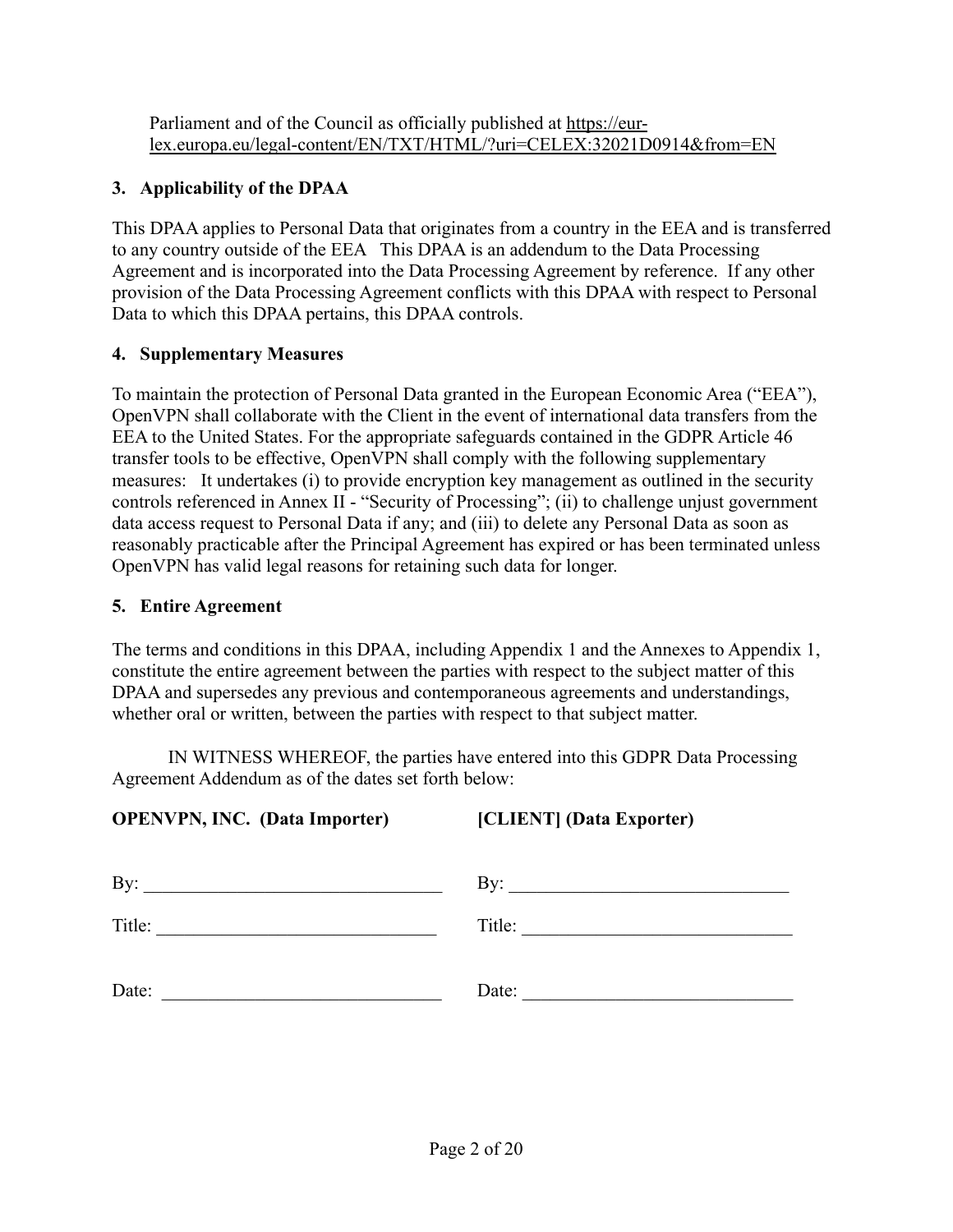# **APPENDIX 1 TO DATA PROCESSING AGREEMENT GRPR ADDENDUM STANDARD CONTRACTUAL CLAUSES**

# **SECTION I**

### **Clause 1 – Purpose and scope**

- (a) The purpose of these standard contractual clauses is to ensure compliance with the requirements of Regulation (EU) 2016/679 of the European Parliament and of the Council of 27 April 2016 on the protection of natural persons with regard to the processing of personal data and on the free movement of such data (General Data Protection Regulation) for the transfer of personal data to a third country.
- (b) The Parties:
	- (i) the natural or legal person(s), public authority/ies, agency/ies or other body/ies (hereinafter "entity/ies") transferring the personal data, as listed in Annex I.A. (hereinafter each "data exporter"), and
	- (ii) the entity/ies in a third country receiving the personal data from the data exporter, directly or indirectly via another entity also Party to these Clauses, as listed in Annex I.A. (hereinafter each "data importer")

have agreed to these standard contractual clauses (hereinafter: "Clauses").

- (c) These Clauses apply with respect to the transfer of personal data as specified in Annex I.B.
- (d) The Addenda these Clauses containing the Annexes referred to therein forms an integral part of these Clauses.

# **Clause 2 – Effect and invariability of the Clauses**

- (a) These Clauses set out appropriate safeguards, including enforceable data subject rights and effective legal remedies, pursuant to Article 46(1) and Article 46 (2)(c) of Regulation (EU) 2016/679 and, with respect to data transfers from controllers to processors and/or processors to processors, standard contractual clauses pursuant to Article 28(7) of Regulation (EU) 2016/679, provided they are not modified, except to select the appropriate Module(s) or to add or update information in the Appendix. This does not prevent the Parties from including the standard contractual clauses laid down in these Clauses in a wider contract and/or to add other clauses or additional safeguards, provided that they do not contradict, directly or indirectly, these Clauses or prejudice the fundamental rights or freedoms of data subjects.
- (b) These Clauses are without prejudice to obligations to which the data exporter is subject by virtue of Regulation (EU) 2016/679.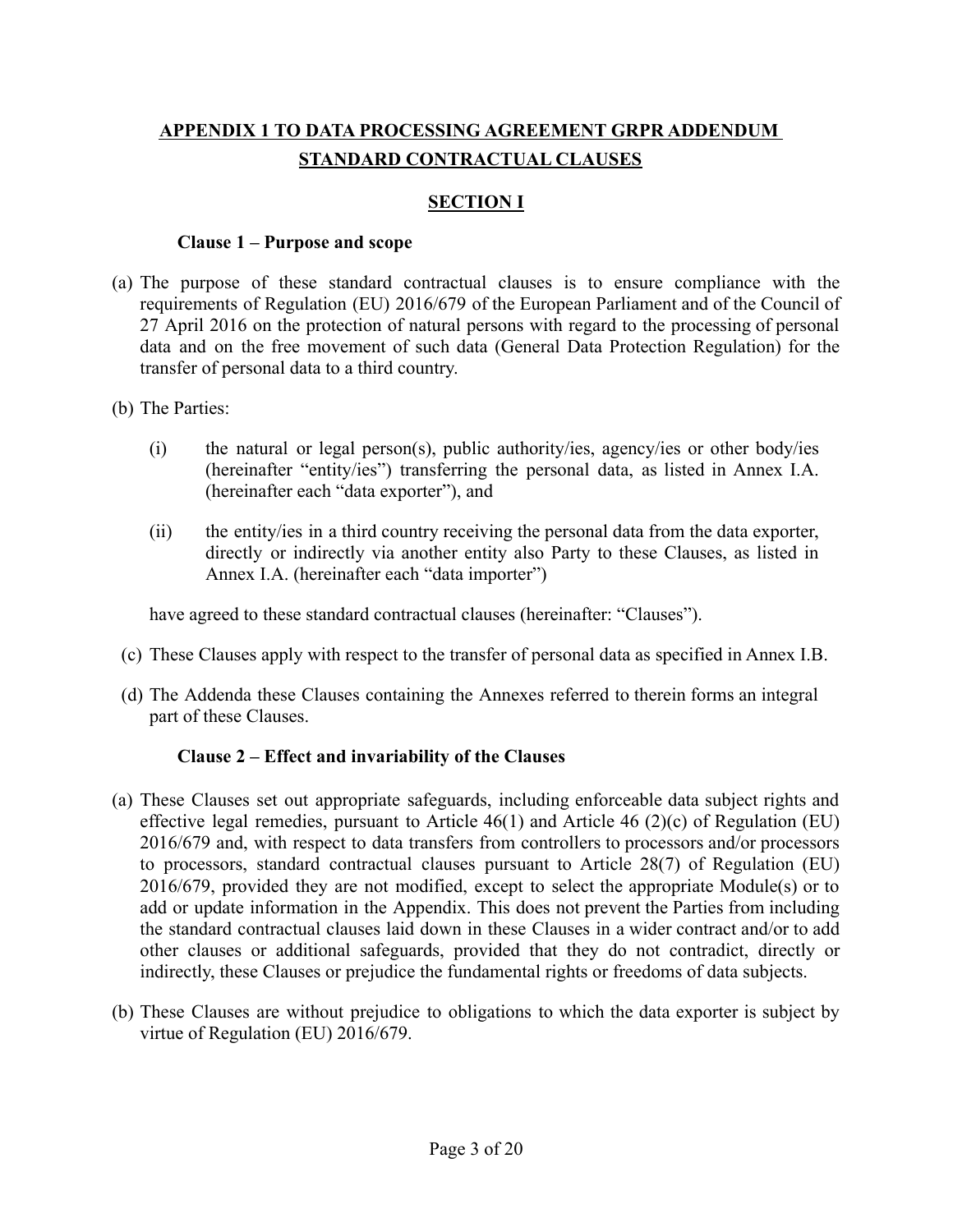### **Clause 3 – Third-party beneficiaries**

- (a) Data subjects may invoke and enforce these Clauses, as third-party beneficiaries, against the data exporter and/or data importer, with the following exceptions:
	- (i) Clause 1, Clause 2, Clause 3, Clause 6, Clause 7;
	- (ii) Clause 8, Clause 8.1(b), 8.9(a), (c), (d) and (e);
	- (iii) Clause 9, Clause 9(a), (c), (d) and (e);
	- (iv) Clause 12, Clause 12(a), (d) and (f);
	- $(v)$  Clause 13;
	- (vi) Clause 15.1(c), (d) and (e);
	- (vii) Clause  $16(e)$ ;
	- (viii) Clause 18, Clause  $18(a)$  and (b).
- (b) Paragraph (a) is without prejudice to rights of data subjects under Regulation (EU) 2016/679.

### **Clause 4 – Interpretation**

- (a) Where these Clauses use terms that are defined in Regulation (EU) 2016/679, those terms shall have the same meaning as in that Regulation.
- (b) These Clauses shall be read and interpreted in the light of the provisions of Regulation (EU) 2016/679.
- (c) These Clauses shall not be interpreted in a way that conflicts with rights and obligations provided for in Regulation (EU) 2016/679.

### **Clause 5 – Hierarchy**

In the event of a contradiction between these Clauses and the provisions of related agreements between the Parties, existing at the time these Clauses are agreed or entered into thereafter, these Clauses shall prevail.

### **Clause 6 – Description of the transfer(s)**

The details of the transfer(s), and in particular the categories of personal data that are transferred and the purpose(s) for which they are transferred, are specified in Annex I.B.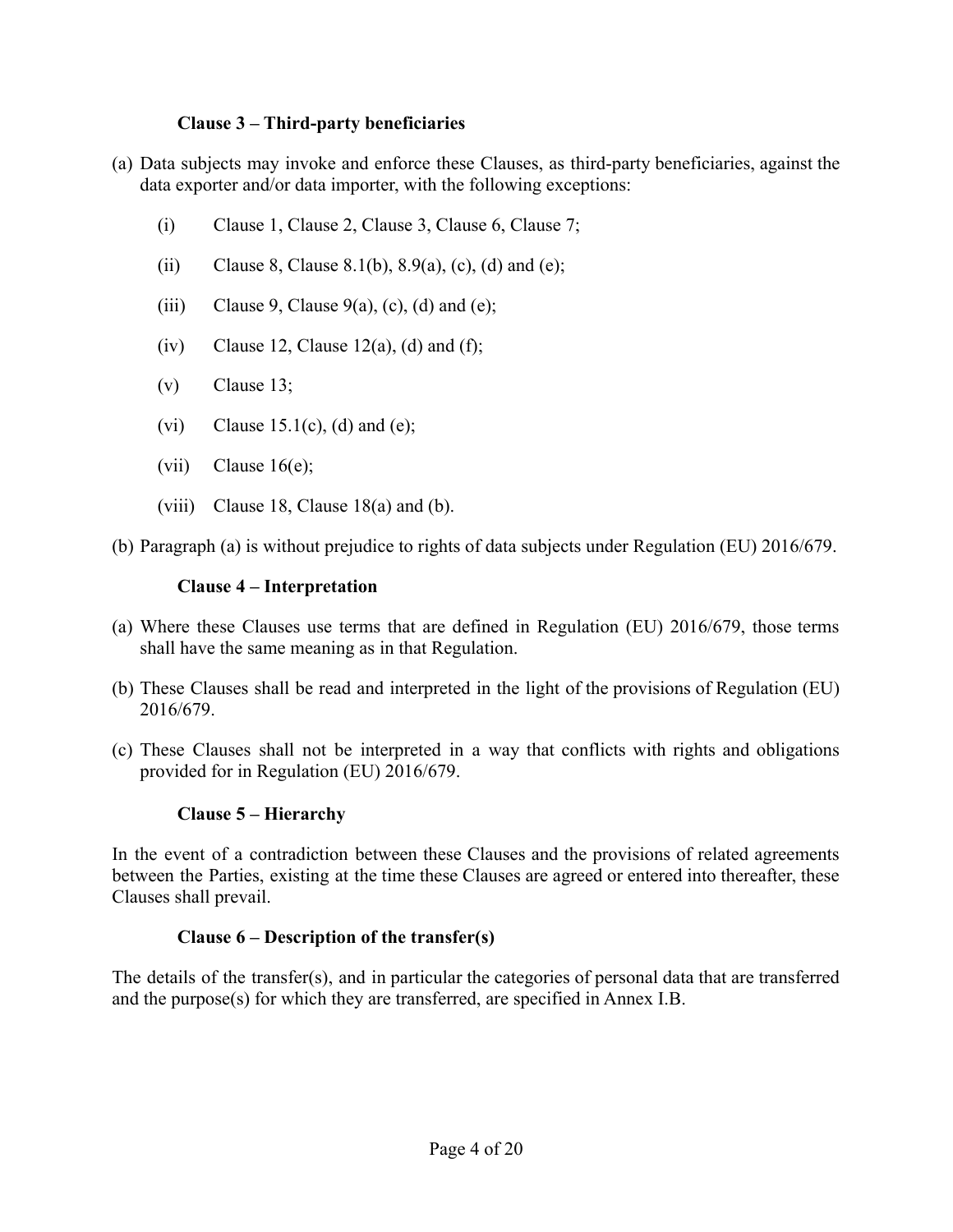### **Clause 7 – Docking clause**

- (a) An entity that is not a Party to these Clauses may, with the agreement of the Parties, accede to these Clauses at any time, either as a data exporter or as a data importer, by completing the DPAA and signing Annex I.A. [Edits Stopped here]
- (b) Once it has completed the Addendum and signed Annex I.A, the acceding entity shall become a Party to these Clauses and have the rights and obligations of a data exporter or data importer in accordance with its designation in Annex I.A.
- (c) The acceding entity shall have no rights or obligations arising under these Clauses from the period prior to becoming a Party.

## **SECTION II – OBLIGATIONS OF THE PARTIES**

### **Clause 8 – Data protection safeguards**

The data exporter warrants that it has used reasonable efforts to determine that the data importer is able, through the implementation of appropriate technical and organizational measures, to satisfy its obligations under these Clauses.

### **8.1Instructions**

- (a) The data importer shall process the personal data only on documented instructions from the data exporter. The data exporter may give such instructions throughout the duration of the contract.
- (b) The data importer shall immediately inform the data exporter if it is unable to follow those instructions.

### **8.2 Purpose limitation**

The data importer shall process the personal data only for the specific purpose(s) of the transfer, as set out in Annex I.B, unless on further instructions from the data exporter.

### **8.3 Transparency**

On request, the data exporter shall make a copy of these Clauses, including the Addendum as completed by the Parties, available to the data subject free of charge. To the extent necessary to protect business secrets or other confidential information, including the measures described in Annex II and personal data, the data exporter may redact part of the text of the Addendum to these Clauses prior to sharing a copy, but shall provide a meaningful summary where the data subject would otherwise not be able to understand the its content or exercise his/her rights. On request, the Parties shall provide the data subject with the reasons for the redactions, to the extent possible without revealing the redacted information. This Clause is without prejudice to the obligations of the data exporter under Articles 13 and 14 of Regulation (EU) 2016/679.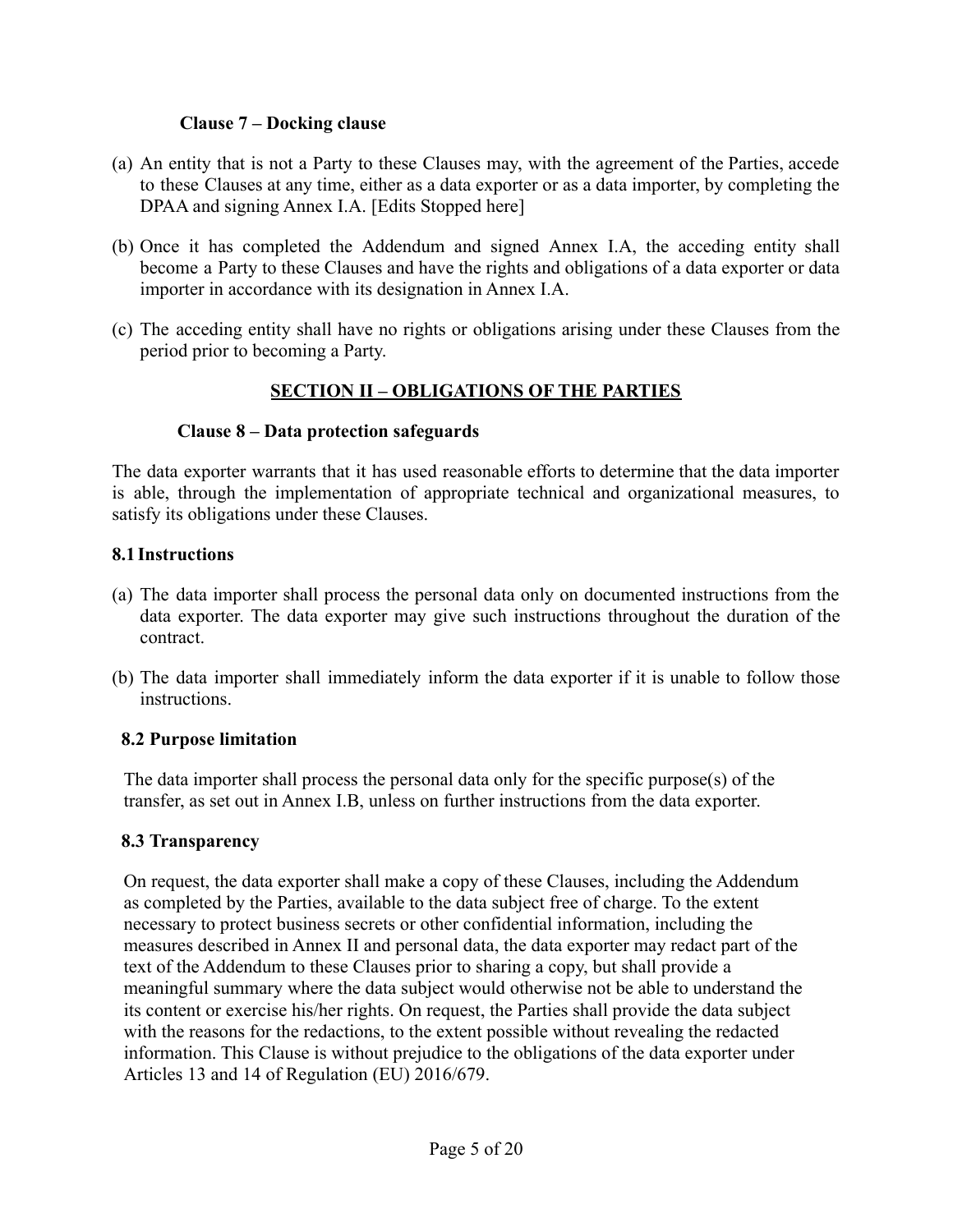# **8.4 Accuracy**

If the data importer becomes aware that the personal data it has received is inaccurate, or has become outdated, it shall inform the data exporter without undue delay. In this case, the data importer shall cooperate with the data exporter to erase or rectify the data.

### **8.5 Duration of processing and erasure or return of data**

Processing by the data importer shall only take place for the duration specified in Annex I.B. After the end of the provision of the processing services, the data importer shall, at the choice of the data exporter, delete all personal data processed on behalf of the data exporter and certify to the data exporter that it has done so, or return to the data exporter all personal data processed on its behalf and delete existing copies. Until the data is deleted or returned, the data importer shall continue to ensure compliance with these Clauses. In case of local laws applicable to the data importer that prohibit return or deletion of the personal data, the data importer warrants that it will continue to ensure compliance with these Clauses and will only process it to the extent and for as long as required under that local law. This is without prejudice to Clause 14, in particular the requirement for the data importer under Clause 14(e) to notify the data exporter throughout the duration of the contract if it has reason to believe that it is or has become subject to laws or practices not in line with the requirements under Clause 14(a).

### **8.6 Security of processing**

- (a) The data importer and, during transmission, also the data exporter shall implement appropriate technical and organizational measures to ensure the security of the data, including protection against a breach of security leading to accidental or unlawful destruction, loss, alteration, unauthorized disclosure or access to that data (hereinafter "personal data breach"). In assessing the appropriate level of security, the Parties shall take due account of the state of the art, the costs of implementation, the nature, scope, context and purpose(s) of processing and the risks involved in the processing for the data subjects. The Parties shall in particular consider having recourse to encryption or pseudonymization, including during transmission, where the purpose of processing can be fulfilled in that manner. In case of pseudonymization, the additional information for attributing the personal data to a specific data subject shall, where possible, remain under the exclusive control of the data exporter. In complying with its obligations under this paragraph, the data importer shall at least implement the technical and organizational measures specified in Annex II. The data importer shall carry out regular checks to ensure that these measures continue to provide an appropriate level of security.
- (b) The data importer shall grant access to the personal data to members of its personnel only to the extent strictly necessary for the implementation, management, and monitoring of the contract. It shall ensure that persons authorized to process the personal data have committed themselves to confidentiality or are under an appropriate statutory obligation of confidentiality.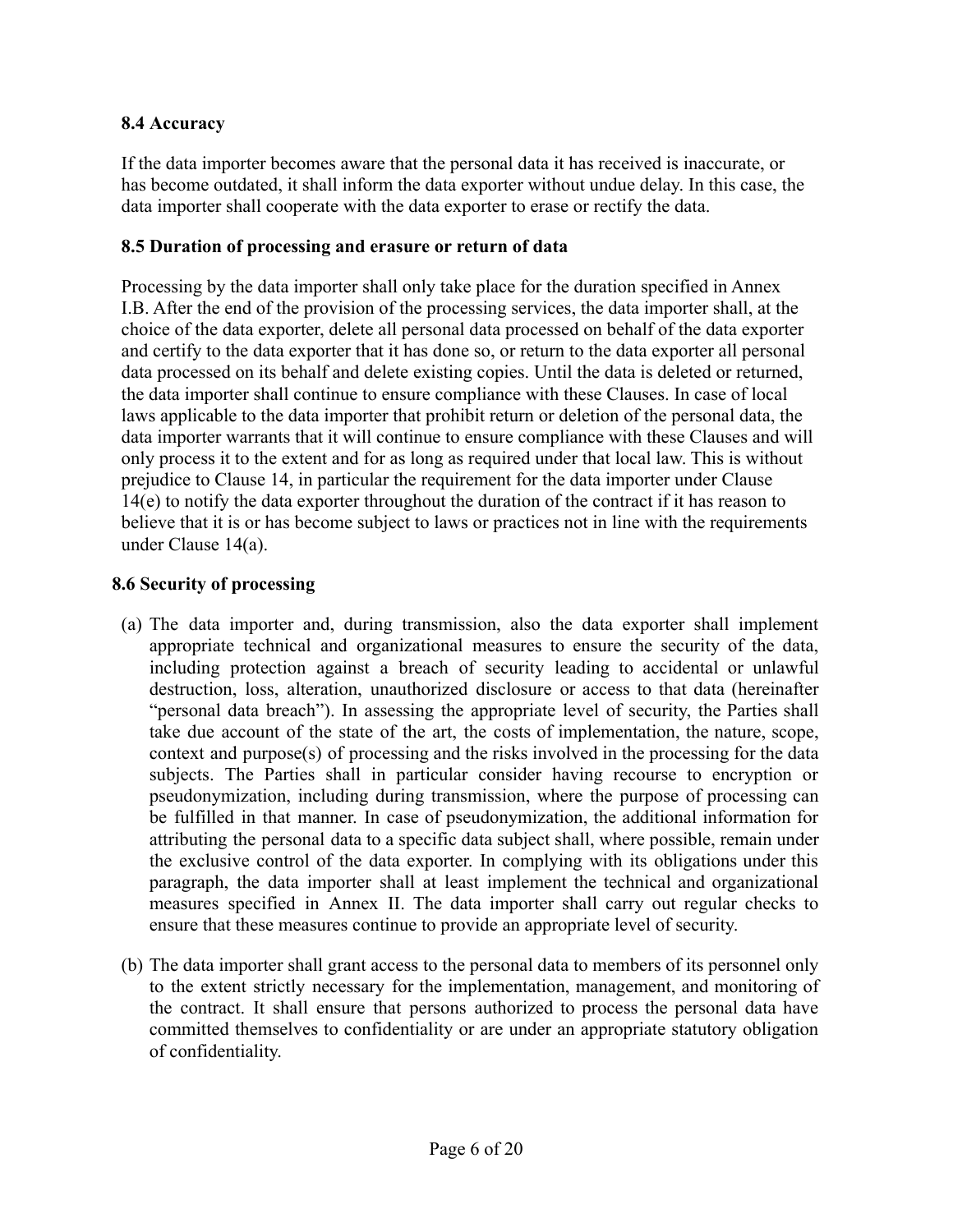- (c) In the event of a personal data breach concerning personal data processed by the data importer under these Clauses, the data importer shall take appropriate measures to address the breach, including measures to mitigate its adverse effects. The data importer shall also notify the data exporter without undue delay after having become aware of the breach. Such notification shall contain the details of a contact point where more information can be obtained, a description of the nature of the breach (including, where possible, categories and approximate number of data subjects and personal data records concerned), its likely consequences and the measures taken or proposed to address the breach including, where appropriate, measures to mitigate its possible adverse effects. Where, and in so far as, it is not possible to provide all information at the same time, the initial notification shall contain the information then available and further information shall, as it becomes available, subsequently be provided without undue delay.
- (d) The data importer shall cooperate with and assist the data exporter to enable the data exporter to comply with its obligations under Regulation (EU) 2016/679, to notify the competent supervisory authority and the affected data subjects, taking into account the nature of processing and the information available to the data importer.

# **8.7 Sensitive data**

Where the transfer involves personal data revealing racial or ethnic origin, political opinions, religious or philosophical beliefs, or trade union membership, genetic data, or biometric data for the purpose of uniquely identifying a natural person, data concerning health or a person's sex life or sexual orientation, or data relating to criminal convictions and offences (hereinafter "sensitive data"), the data importer shall apply the specific restrictions and/or additional safeguards described in Annex I.B.

# **8.8 Onward transfers**

The data importer shall only disclose the personal data to a third party on documented instructions from the data exporter. In addition, the data may only be disclosed to a third party located outside the European Union (in the same country as the data importer or in another third country, hereinafter "onward transfer") if the third party is or agrees to be bound by these Clauses, under the appropriate Module, or if:

- (i) the onward transfer is to a country benefitting from an adequacy decision pursuant to Article 45 of Regulation (EU) 2016/679 that covers the onward transfer;
- (ii) the third party otherwise ensures appropriate safeguards pursuant to Articles 46 or 47 Regulation of (EU) 2016/679 with respect to the processing in question;
- (iii) the onward transfer is necessary for the establishment, exercise or defense of legal claims in the context of specific administrative, regulatory or judicial proceedings; or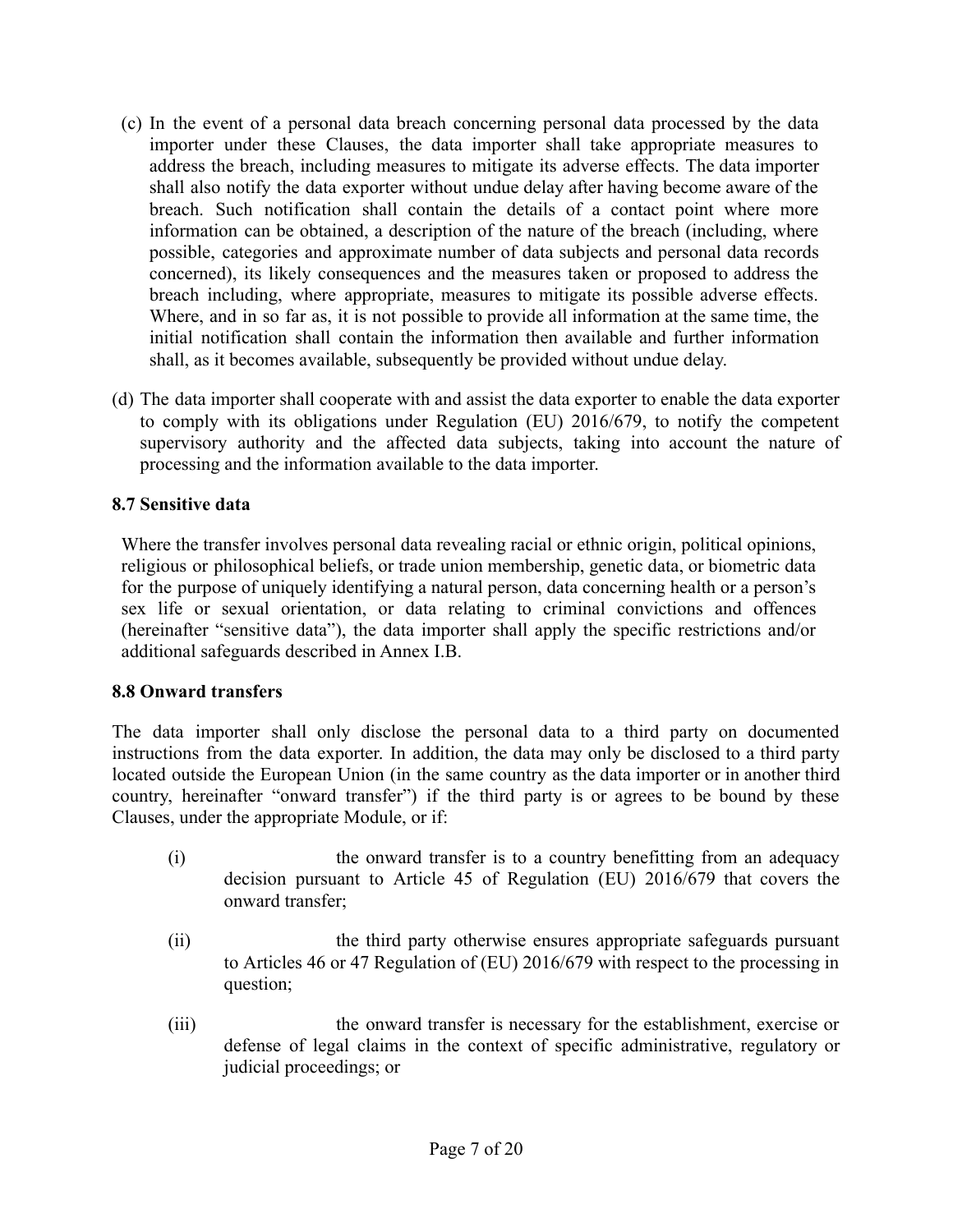(iv) the onward transfer is necessary to protect the vital interests of the data subject or of another natural person.

Any onward transfer is subject to compliance by the data importer with all the other safeguards under these Clauses, in particular purpose limitation.

### **8.9 Documentation and compliance**

- (a) The data importer shall promptly and adequately deal with enquiries from the data exporter that relate to the processing under these Clauses.
- (b) The Parties shall be able to demonstrate compliance with these Clauses. In particular, the data importer shall keep appropriate documentation on the processing activities carried out on behalf of the data exporter.
- (c) The Parties shall be able to demonstrate compliance with these Clauses. In particular, the data importer shall keep appropriate documentation on the processing activities carried out on behalf of the data exporter.
- (d) The data importer shall make available to the data exporter all information necessary to demonstrate compliance with the obligations set out in these Clauses and at the data exporter's request, allow for and contribute to audits of the processing activities covered by these Clauses, at reasonable intervals or if there are indications of non-compliance. In deciding on a review or audit, the data exporter may consider relevant certifications held by the data importer.
- (e) The data exporter may choose to conduct the audit by itself or mandate an independent auditor. Audits may include inspections at the premises or physical facilities of the data importer and shall, where appropriate, be carried out with reasonable notice.
- (f) The Parties shall make the information referred to in paragraphs (b) and (c), including the results of any audits, available to the competent supervisory authority on request.

### **Clause 9 – Use of sub-processors**

- (a) The data importer has the data exporter's general authorization for the engagement of sub-processor(s) from an agreed list. The data importer shall specifically inform the data exporter in writing of any intended changes to that list through the addition or replacement of sub-processors at least 30 days in advance, thereby giving the data exporter sufficient time to be able to object to such changes prior to the engagement of the sub- processor(s). The data importer shall provide the data exporter with the information necessary to enable the data exporter to exercise its right to object.
- (b) Where the data importer engages a sub-processor to carry out specific processing activities (on behalf of the data exporter), it shall do so by way of a written contract that provides for, in substance, the same data protection obligations as those binding the data importer under these Clauses, including in terms of third-party beneficiary rights for data subjects. The Parties agree that, by complying with this Clause, the data importer fulfils its obligations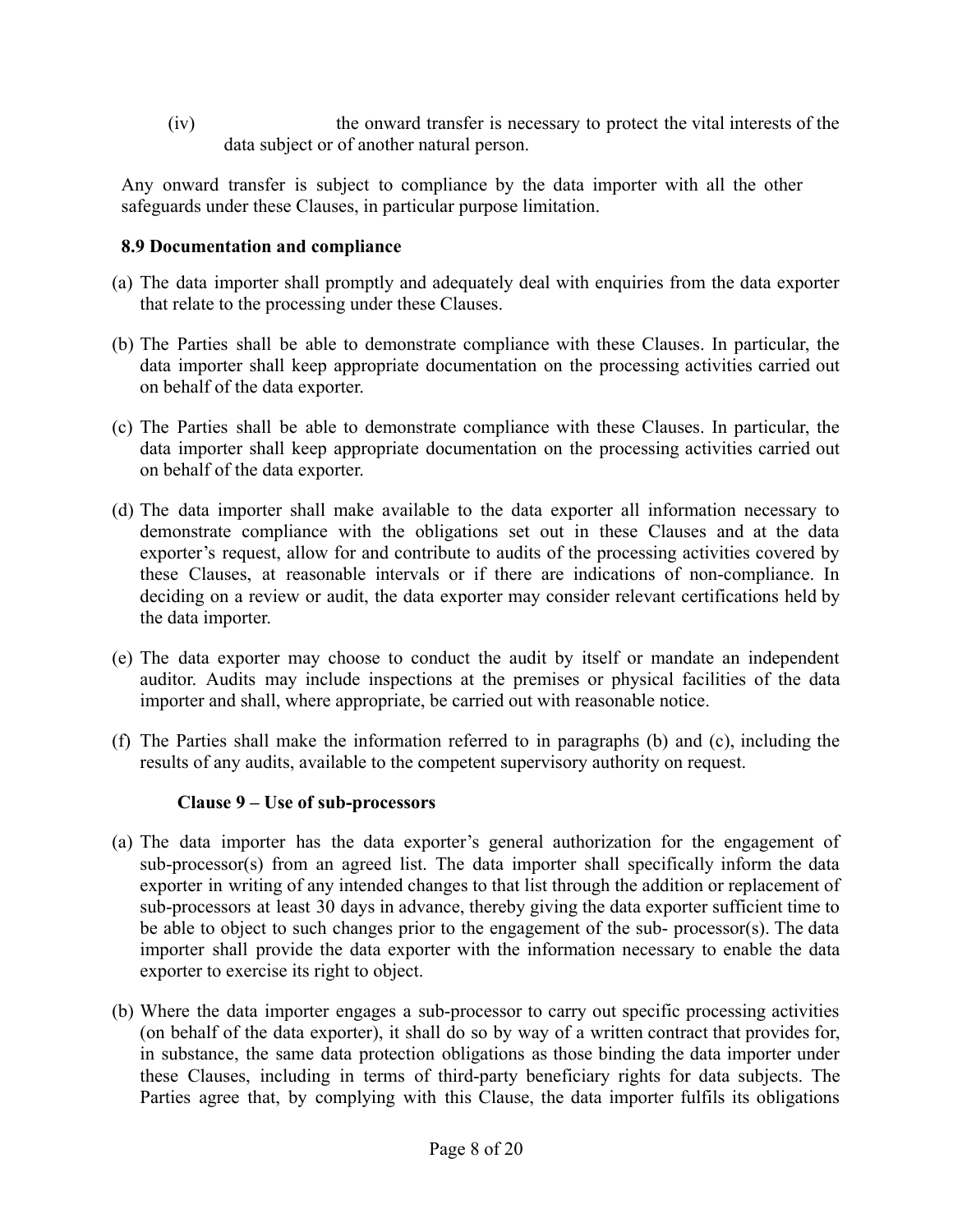under Clause 8.8. The data importer shall ensure that the sub-processor complies with the obligations to which the data importer is subject pursuant to these Clauses.

- (c) The data importer shall provide, at the data exporter's request, a copy of such a sub-processor agreement and any subsequent amendments to the data exporter. To the extent necessary to protect business secrets or other confidential information, including personal data, the data importer may redact the text of the agreement prior to sharing a copy.
- (d) The data importer shall remain fully responsible to the data exporter for the performance of the sub-processor's obligations under its contract with the data importer. The data importer shall notify the data exporter of any failure by the sub-processor to fulfil its obligations under that contract.
- (e) The data importer shall agree a third-party beneficiary clause with the sub-processor whereby - in the event the data importer has factually disappeared, ceased to exist in law or has become insolvent - the data exporter shall have the right to terminate the sub-processor contract and to instruct the sub-processor to erase or return the personal data.

# **Clause 10 – Data subject rights**

- (a) The data importer shall promptly notify the data exporter of any request it has received from a data subject. It shall not respond to that request itself unless it has been authorized to do so by the data exporter.
- (b) The data importer shall assist the data exporter in fulfilling its obligations to respond to data subjects' requests for the exercise of their rights under Regulation (EU) 2016/679. In this regard, the Parties shall set out in Annex II the appropriate technical and organizational measures, taking into account the nature of the processing, by which the assistance shall be provided, as well as the scope and the extent of the assistance required.
- (c) In fulfilling its obligations under paragraphs (a) and (b), the data importer shall comply with the instructions from the data exporter.

### **Clause 11 – Redress**

- (a) The data importer shall inform data subjects in a transparent and easily accessible format, through individual notice or on its website, of a contact point authorized to handle complaints. It shall deal promptly with any complaints it receives from a data subject.
- (b) In case of a dispute between a data subject and one of the Parties as regards compliance with these Clauses, that Party shall use its best efforts to resolve the issue amicably in a timely fashion. The Parties shall keep each other informed about such disputes and, where appropriate, cooperate in resolving them.
- (c) Where the data subject invokes a third-party beneficiary right pursuant to Clause 3, the data importer shall accept the decision of the data subject to: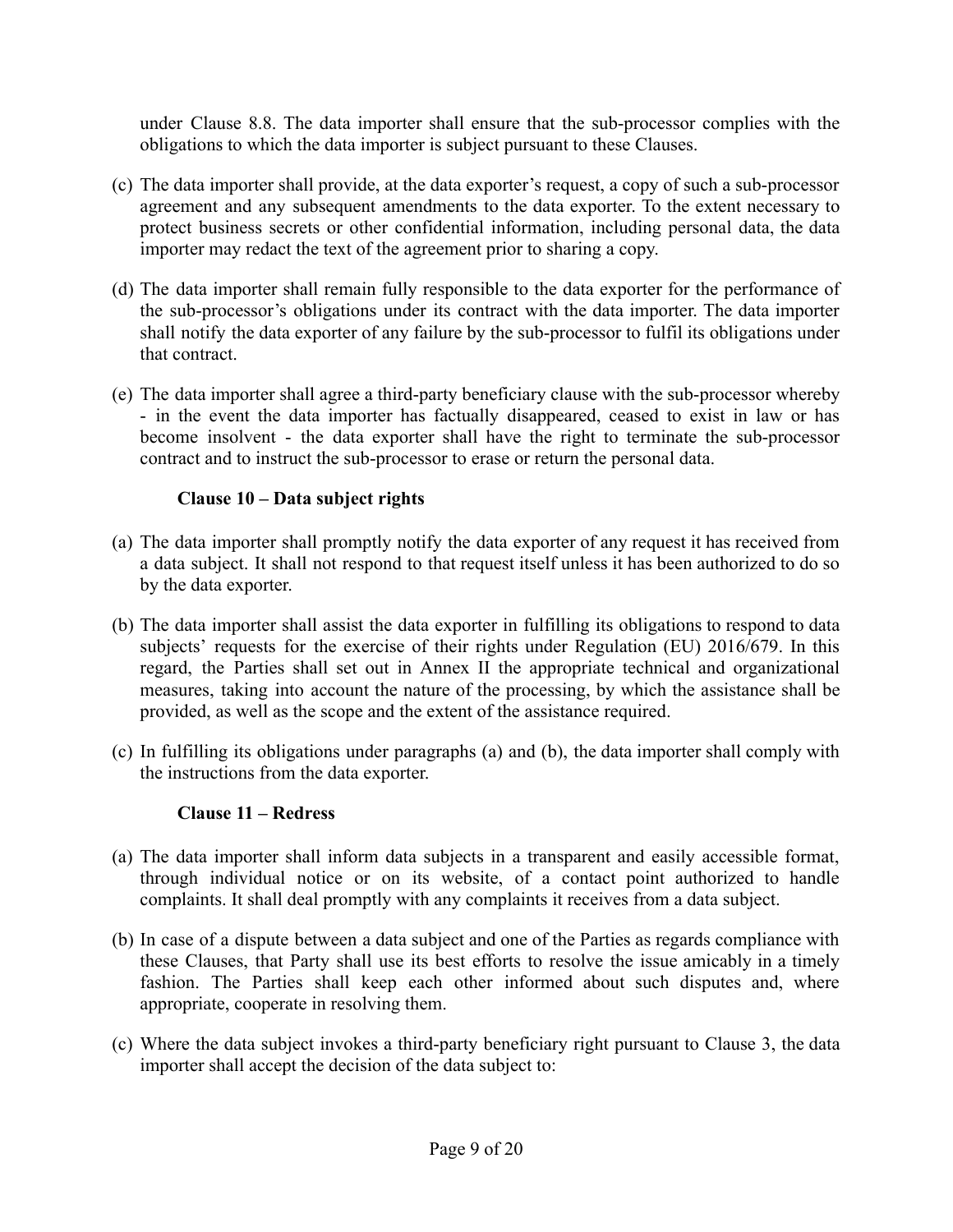- (i) lodge a complaint with the supervisory authority in the Member State of his/her habitual residence or place of work, or the competent supervisory authority pursuant to Clause 13;
- (ii) refer the dispute to the competent courts within the meaning of Clause 18.
- (d) The Parties accept that the data subject may be represented by a not-for-profit body, organization or association under the conditions set out in Article 80(1) of Regulation (EU) 2016/679.
- (e) The data importer shall abide by a decision that is binding under the applicable EU or Member State law.
- (f) The data importer agrees that the choice made by the data subject will not prejudice his/her substantive and procedural rights to seek remedies in accordance with applicable laws.

# **Clause 12 – Liability**

- (a) Each Party shall be liable to the other Party/ies for any damages it causes the other Party/ies by any breach of these Clauses.
- (b) The data importer shall be liable to the data subject, and the data subject shall be entitled to receive compensation, for any material or non-material damages the data importer or its sub-processor causes the data subject by breaching the third-party beneficiary rights under these Clauses.
- (c) Notwithstanding paragraph (b), the data exporter shall be liable to the data subject, and the data subject shall be entitled to receive compensation, for any material or non-material damages the data exporter or the data importer (or its sub-processor) causes the data subject by breaching the third- party beneficiary rights under these Clauses. This is without prejudice to the liability of the data exporter and, where the data exporter is a processor acting on behalf of a controller, to the liability of the controller under Regulation (EU) 2016/679 or Regulation (EU) 2018/1725, as applicable.
- (d) The Parties agree that if the data exporter is held liable under paragraph (c) for damages caused by the data importer (or its sub-processor), it shall be entitled to claim back from the data importer that part of the compensation corresponding to the data importer's responsibility for the damage.
- (e) Where more than one Party is responsible for any damage caused to the data subject as a result of a breach of these Clauses, all responsible Parties shall be jointly and severally liable and the data subject is entitled to bring an action in court against any of these Parties.
- (f) The Parties agree that if one Party is held liable under paragraph (e), it shall be entitled to claim back from the other Party/ies that part of the compensation corresponding to its / their responsibility for the damage.
- (g) The data importer may not invoke the conduct of a sub-processor to avoid its own liability.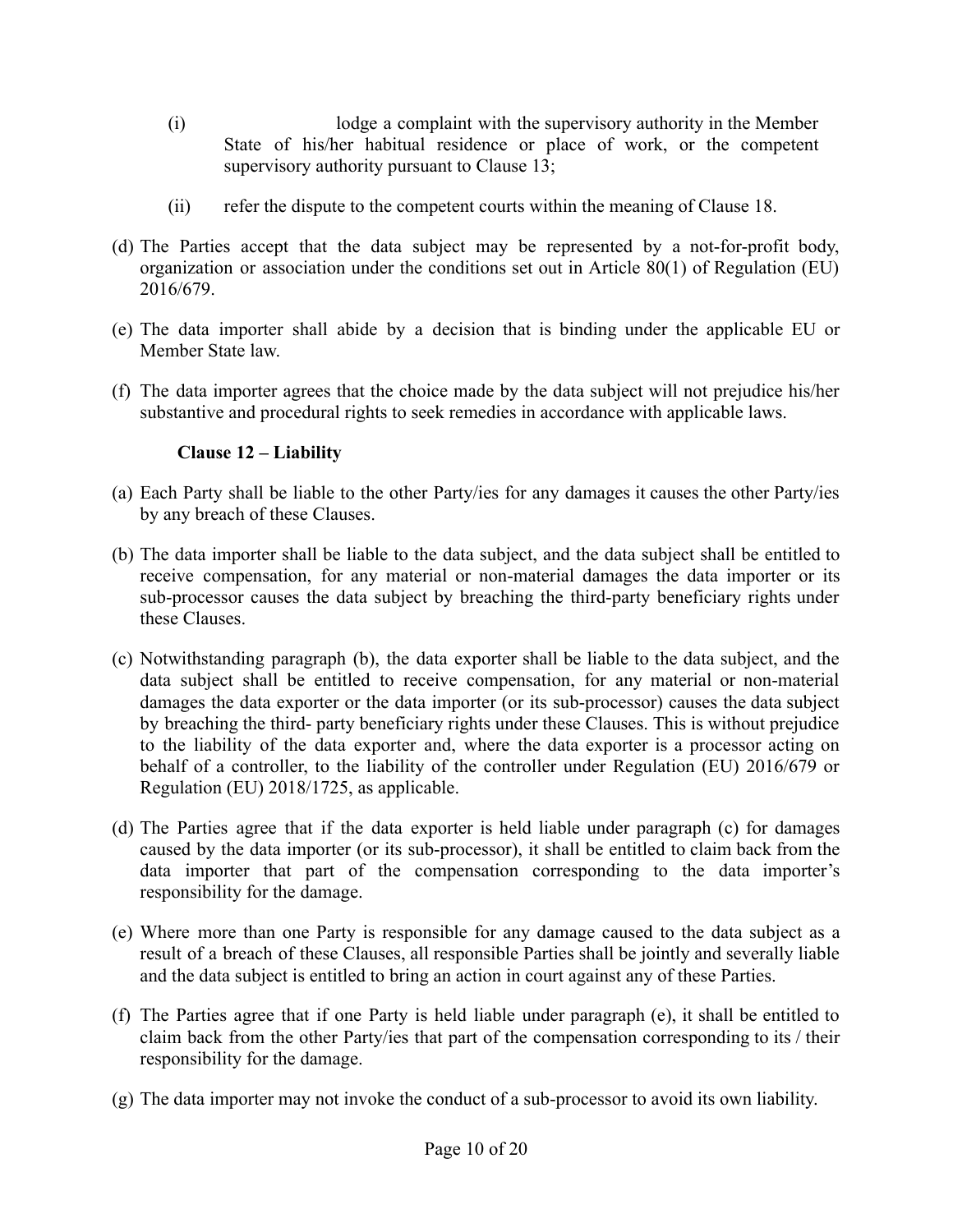### **Clause 13 – Supervision**

- (a) The supervisory authority with responsibility for ensuring compliance by the data exporter with Regulation (EU) 2016/679 as regards the data transfer, as indicated in Annex I.C, shall act as competent supervisory authority.
- (b) The data importer agrees to submit itself to the jurisdiction of and cooperate with the competent supervisory authority in any procedures aimed at ensuring compliance with these Clauses. In particular, the data importer agrees to respond to enquiries, submit to audits and comply with the measures adopted by the supervisory authority, including remedial and compensatory measures. It shall provide the supervisory authority with written confirmation that the necessary actions have been taken.

## **SECTION III – LOCAL LAWS AND OBLIGATIONS IN CASE OF ACCESS BY PUBLIC AUTHORITIES**

## **Clause 14 – Local laws and practices affecting compliance with the Clauses**

- (a) The Parties warrant that they have no reason to believe that the laws and practices in the third country of destination applicable to the processing of the personal data by the data importer, including any requirements to disclose personal data or measures authorizing access by public authorities, prevent the data importer from fulfilling its obligations under these Clauses. This is based on the understanding that laws and practices that respect the essence of the fundamental rights and freedoms and do not exceed what is necessary and proportionate in a democratic society to safeguard one of the objectives listed in Article 23(1) of Regulation (EU) 2016/679, are not in contradiction with these Clauses.
- (b) The Parties declare that in providing the warranty in paragraph (a), they have taken due account of the following elements:
	- (i) the specific circumstances of the transfer, including the length of the processing chain, the number of actors involved, and the transmission channels used; intended onward transfers; the type of recipient; the purpose of processing; the categories and format of the transferred personal data; the economic sector in which the transfer occurs; the storage location of the data transferred;
	- (ii) the laws and practices of the third country of destination– including those requiring the disclosure of data to public authorities or authorizing access by such authorities – relevant in light of the specific circumstances of the transfer, and the applicable limitations and safeguards;
	- (iii) any relevant contractual, technical, or organizational safeguards put in place to supplement the safeguards under these Clauses, including measures applied during transmission and to the processing of the personal data in the country of destination.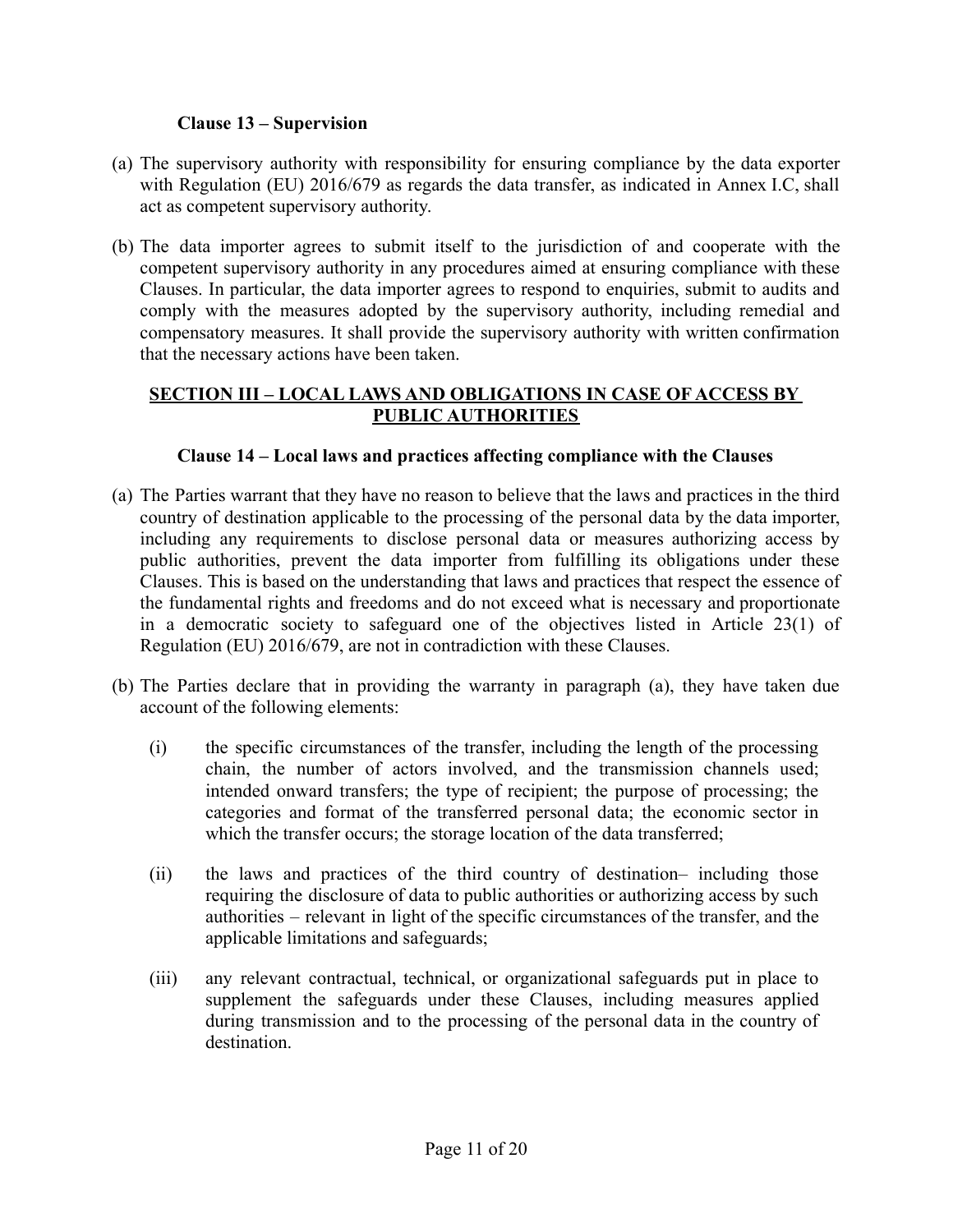- (c) The data importer warrants that, in carrying out the assessment under paragraph (b), it has made its best efforts to provide the data exporter with relevant information and agrees that it will continue to cooperate with the data exporter in ensuring compliance with these Clauses.
- (d) The Parties agree to document the assessment under paragraph (b) and make it available to the competent supervisory authority on request.
- (e) The data importer agrees to notify the data exporter promptly if, after having agreed to these Clauses and for the duration of the contract, it has reason to believe that it is or has become subject to laws or practices not in line with the requirements under paragraph (a), including following a change in the laws of the third country or a measure (such as a disclosure request) indicating an application of such laws in practice that is not in line with the requirements in paragraph (a).
- (f) Following a notification pursuant to paragraph (e), or if the data exporter otherwise has reason to believe that the data importer can no longer fulfil its obligations under these Clauses, the data exporter shall promptly identify appropriate measures (e.g. technical or organizational measures to ensure security and confidentiality) to be adopted by the data exporter and/or data importer to address the situation. The data exporter shall suspend the data transfer if it considers that no appropriate safeguards for such transfer can be ensured, or if instructed by the competent supervisory authority to do so. In this case, the data exporter shall be entitled to terminate the contract, insofar as it concerns the processing of personal data under these Clauses. If the contract involves more than two Parties, the data exporter may exercise this right to termination only with respect to the relevant Party, unless the Parties have agreed otherwise. Where the contract is terminated pursuant to this Clause, Clause 16(d) and (e) shall apply.

# **Clause 15 – Obligations of the data importer in case of access by public authorities**

### **15.1 Notification**

- (a) The data importer agrees to notify the data exporter and, where possible, the data subject promptly (if necessary, with the help of the data exporter) if it:
	- (i) receives a legally binding request from a public authority, including judicial authorities, under the laws of the country of destination for the disclosure of personal data transferred pursuant to these Clauses; such notification shall include information about the personal data requested, the requesting authority, the legal basis for the request and the response provided; or
	- (ii) becomes aware of any direct access by public authorities to personal data transferred pursuant to these Clauses in accordance with the laws of the country of destination; such notification shall include all information available to the importer.
- (b) If the data importer is prohibited from notifying the data exporter and/or the data subject under the laws of the country of destination, the data importer agrees to use its best efforts to obtain a waiver of the prohibition, with a view to communicating as much information as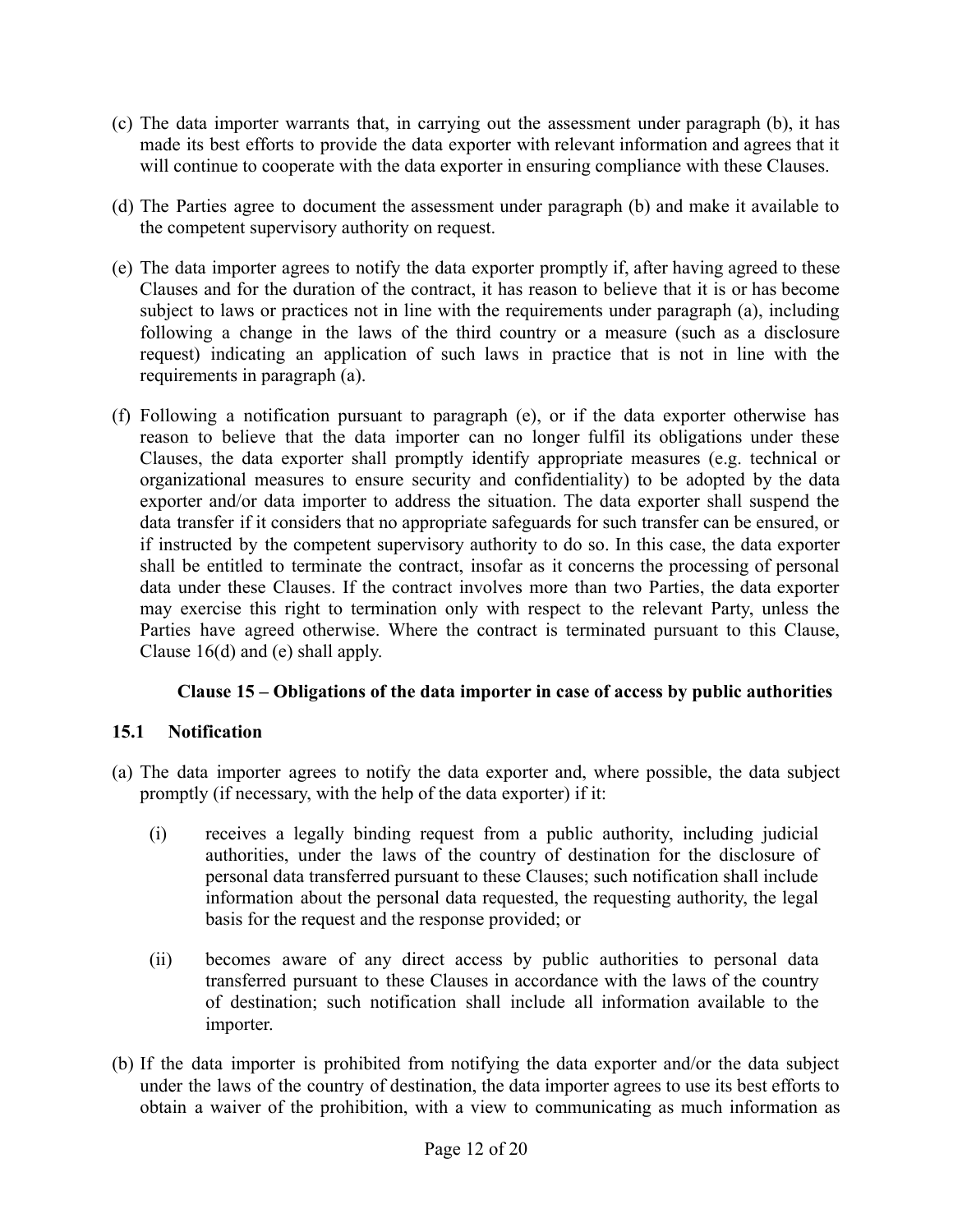possible, as soon as possible. The data importer agrees to document its best efforts to be able to demonstrate them on request of the data exporter.

- (c) Where permissible under the laws of the country of destination, the data importer agrees to provide the data exporter, at regular intervals for the duration of the contract, with as much relevant information as possible on the requests received (in particular, number of requests, type of data requested, requesting authority/ies, whether requests have been challenged and the outcome of such challenges, etc.).
- (d) The data importer agrees to preserve the information pursuant to paragraphs (a) to (c) for the duration of the contract and make it available to the competent supervisory authority on request. Paragraphs (a) to (c) are without prejudice to the obligation of the data importer pursuant to Clause 14(e) and Clause 16 to inform the data exporter promptly where it is unable to comply with these Clauses.

## **15.2 Review and legality of data minimization**

- (a) The data importer agrees to review the legality of the request for disclosure, whether it remains within the powers granted to the requesting public authority, and to challenge the request if, after careful assessment, it concludes that there are reasonable grounds to consider that the request is unlawful under the laws of the country of destination, applicable obligations under international law and principles of international comity. The data importer shall, under the same conditions, pursue possibilities of appeal. When challenging a request, the data importer shall seek interim measures with a view to suspending the effects of the request until the competent judicial authority has decided on its merits. It shall not disclose the personal data requested until required to do so under the applicable procedural rules. These requirements are without prejudice to the obligations of the data importer under Clause  $14(e)$ .
- (b) The data importer agrees to document its legal assessment and any challenge to the request for disclosure and, to the extent permissible under the laws of the country of destination, make the documentation available to the data exporter. It shall also make it available to the competent supervisory authority on request.
- (c) The data importer agrees to provide the minimum amount of information permissible when responding to a request for disclosure, based on a reasonable interpretation of the request.

# **SECTION IV – FINAL PROVISIONS**

### **Clause 16 – Non-compliance with the Clauses and termination**

- (a) The data importer shall promptly inform the data exporter if it is unable to comply with these Clauses, for whatever reason.
- (b) If the data importer is in breach of these Clauses or unable to comply with these Clauses, the data exporter shall suspend the transfer of personal data to the data importer until compliance is again ensured or the contract is terminated. This is without prejudice to Clause 14(f).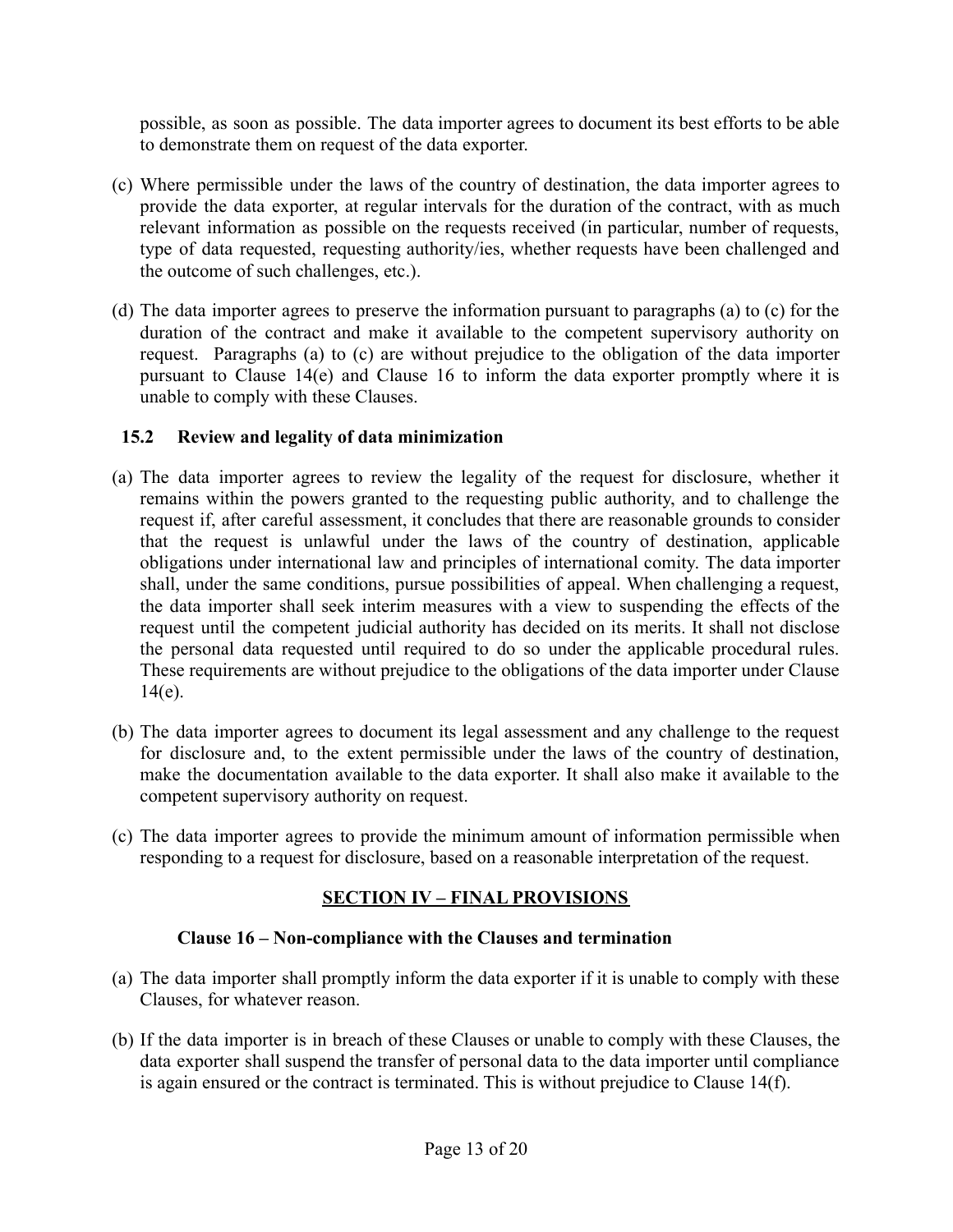- (c) The data exporter shall be entitled to terminate the contract, insofar as it concerns the processing of personal data under these Clauses, where:
	- (i) The data exporter has suspended the transfer of personal data to the data importer pursuant to paragraph (b) and compliance with these Clauses is not restored within a reasonable time and in any event within one month of suspension;
	- (ii) the data importer is in substantial or persistent breach of these Clauses; or
	- (iii) the data importer fails to comply with a binding decision of a competent court or supervisory authority regarding its obligations under these Clauses. In these cases, it shall inform the competent supervisory authority of such non-compliance. Where the contract involves more than two Parties, the data exporter may exercise this right to termination only with respect to the relevant Party, unless the Parties have agreed otherwise.
- (d) Personal data that has been transferred prior to the termination of the contract pursuant to paragraph (c) shall at the choice of the data exporter immediately be returned to the data exporter or deleted in its entirety. The same shall apply to any copies of the data. The data importer shall certify the deletion of the data to the data exporter. Until the data is deleted or returned, the data importer shall continue to ensure compliance with these Clauses. In case of local laws applicable to the data importer that prohibit the return or deletion of the transferred personal data, the data importer warrants that it will continue to ensure compliance with these Clauses and will only process the data to the extent and for as long as required under that local law.
- (e) Either Party may revoke its agreement to be bound by these Clauses where (i) the European Commission adopts a decision pursuant to Article 45(3) of Regulation (EU) 2016/679 that covers the transfer of personal data to which these Clauses apply; or (ii) Regulation (EU) 2016/679 becomes part of the legal framework of the country to which the personal data is transferred. This is without prejudice to other obligations applying to the processing in question under Regulation (EU) 2016/679.

### **Clause 17 – Governing law**

These Clauses shall be governed by the law of the EU Member State in which the data exporter is established. Where such law does not allow for third-party beneficiary rights, they shall be governed by the law of another EU Member State that does allow for third-party beneficiary rights. The Parties agree that this shall be the law of Ireland.

### **Clause 18 – Choice of forum and jurisdiction**

- (a) Any dispute arising from these Clauses shall be resolved by the courts of an EU Member State.
- (b) The Parties agree that those shall be the courts of \_\_\_\_\_\_\_\_\_\_\_\_\_\_\_.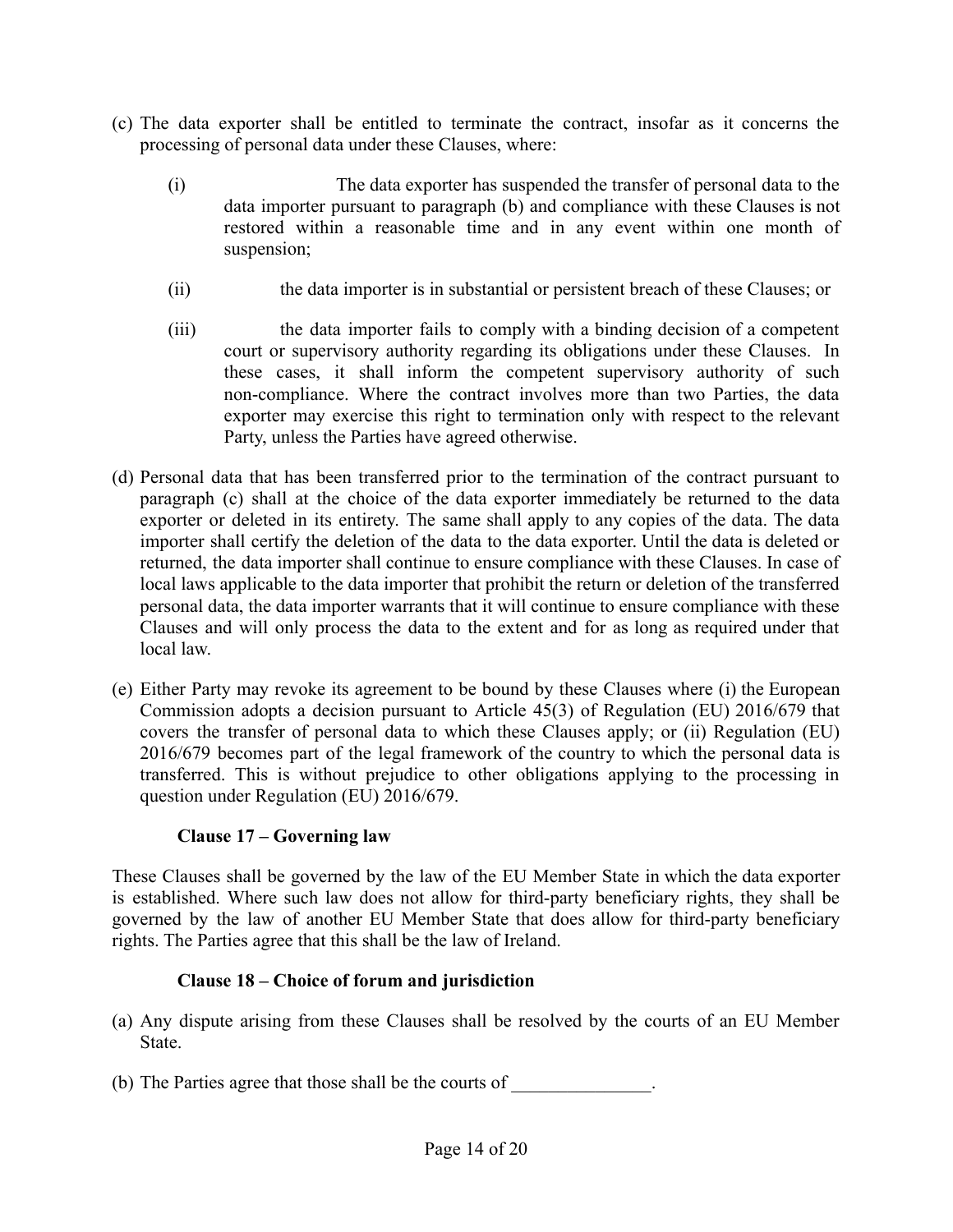- (c) A data subject may also bring legal proceedings against the data exporter and/or data importer before the courts of the Member State in which he/she has his/her habitual residence.
- (d) The Parties agree to submit themselves to the jurisdiction of such courts.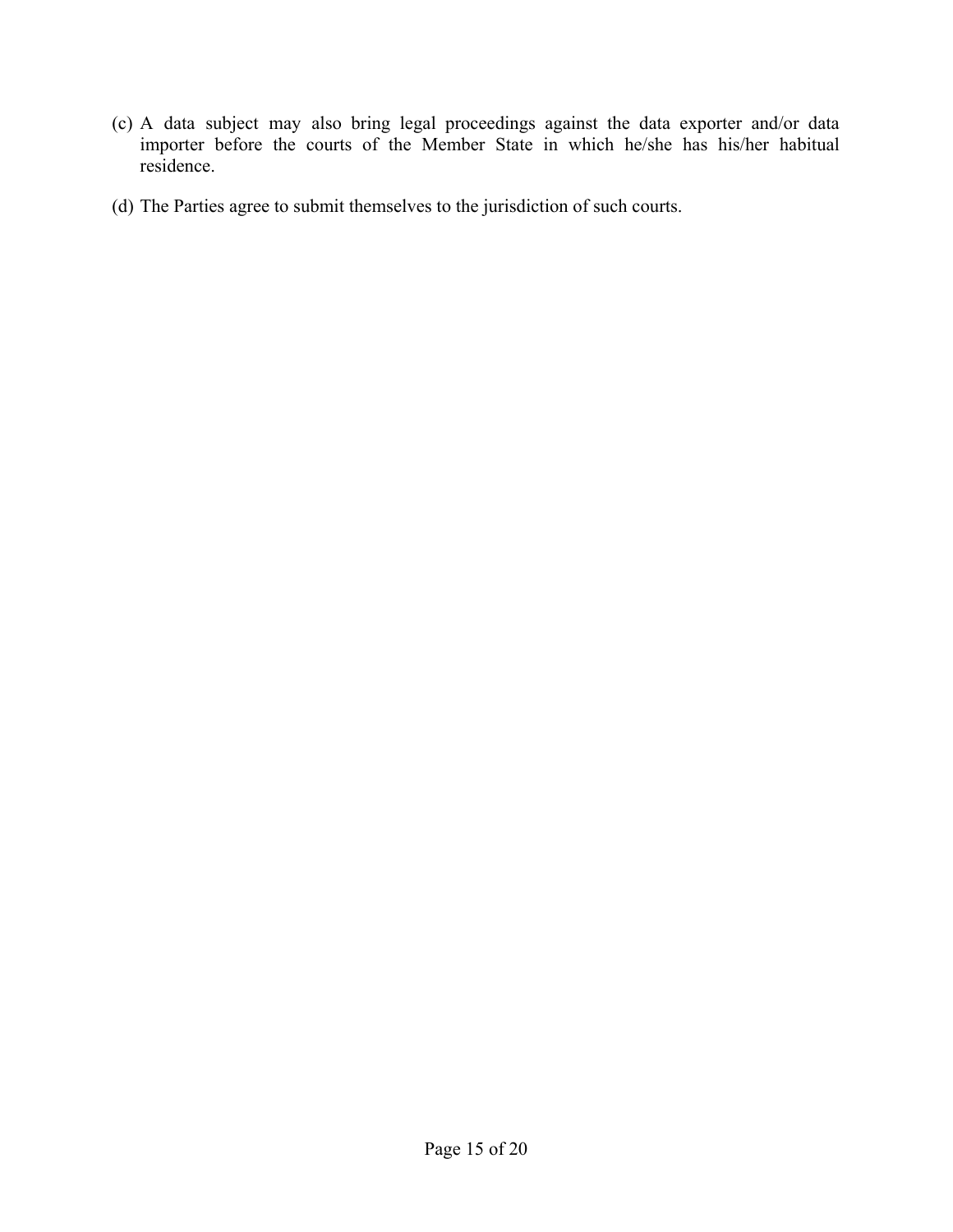# **ANNEX I TO STANDARD CONTRACTUAL CLAUSES**

## **A. PARTIES**

**Data exporter(s):** [Identity and contact details of the data exporter(s) and, where applicable, of its/their data protection officer and/or representative in the European Union]

1. Name and Address: *[Insert name and address of Client*]

2.Name, position and contact details of Contact Person of data exporter

3. Activities relevant to the data transferred under these Clauses: [Describe nature of services for which data is being provided.

4. Signature and Date: As set forth in the initial section of this DPAA

 $Signed:$ 

 $\mathcal{L}_\text{max}$  and  $\mathcal{L}_\text{max}$  and  $\mathcal{L}_\text{max}$  and  $\mathcal{L}_\text{max}$  $\mathcal{L}_\text{max}$  and  $\mathcal{L}_\text{max}$  and  $\mathcal{L}_\text{max}$  and  $\mathcal{L}_\text{max}$ 

Date:

Role: (**controller**/processor)

**Data importer(s):** [Identity and contact details of the data importer(s), including any contact person with responsibility for data protection]

1. Name: **OpenVPN, Inc.** (**Processor**)

Address: **6200 Stoneridge Mall Rd. Suite 300, Pleasanton, California 94588**

2. Name, position, and contact details of Contact Person of data importer

Name and Title: **Gary McCloud, Head of Compliance**

### Email: **gary@openvpn.net**

3. Activities relevant to the data transferred under these Clauses:

## **The data importer provides the Services, including any applicable Implementation Services, to the data exporter in accordance with the Agreement**.

4. Signature and Date: As set forth in the General Terms of this DPAA

Signed:

Date: \_\_\_\_\_\_\_\_\_\_\_\_\_\_\_\_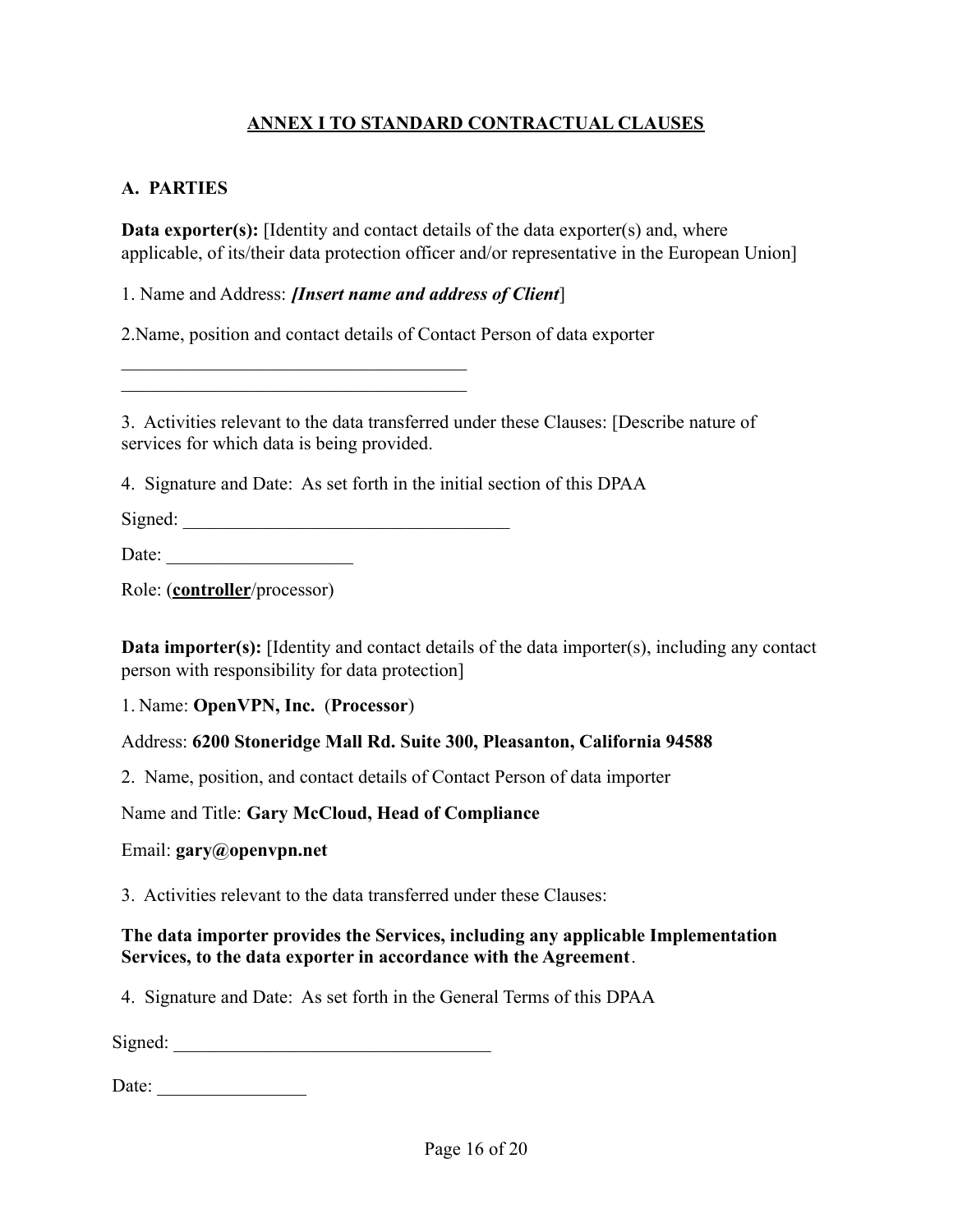## **B. DESCRIPTION OF TRANSFER**

Categories of data subjects whose personal data is transferred:

### **Individual customers of Client located in EEA**

Categories of personal data transferred:

**For OpenVPN's Access Server and OpenVPN Cloud Solution: Data Importer may process certain information about how a User uses the Subscriber Websites or Apps, including a User's Internet Protocol (IP) address and other user engagement and interaction metrics and other statistics. For subscriber processing, Data Importer may process name, email address, usernames, passwords and other login credentials as necessary to manage the user's account.**

Sensitive data transferred (if applicable) and applied restrictions or safeguards that fully take into consideration the nature of the data and the risks involved, such as for instance strict purpose limitation, access restrictions (including access only for staff having followed specialized training), keeping a record of access to the data, restrictions for onward transfers or additional security measures:

### **No such data will be processed.**

The frequency of the transfer (e.g., whether the data is transferred on a one-off or continuous basis):

### **OpenVPN shall process Personal Data in its provision of Services on a continuous basis pursuant to the terms of the Agreement.**

Nature of the processing:

### **OpenVPN shall process Personal Data in its provision of Services pursuant to the terms of the Agreement.**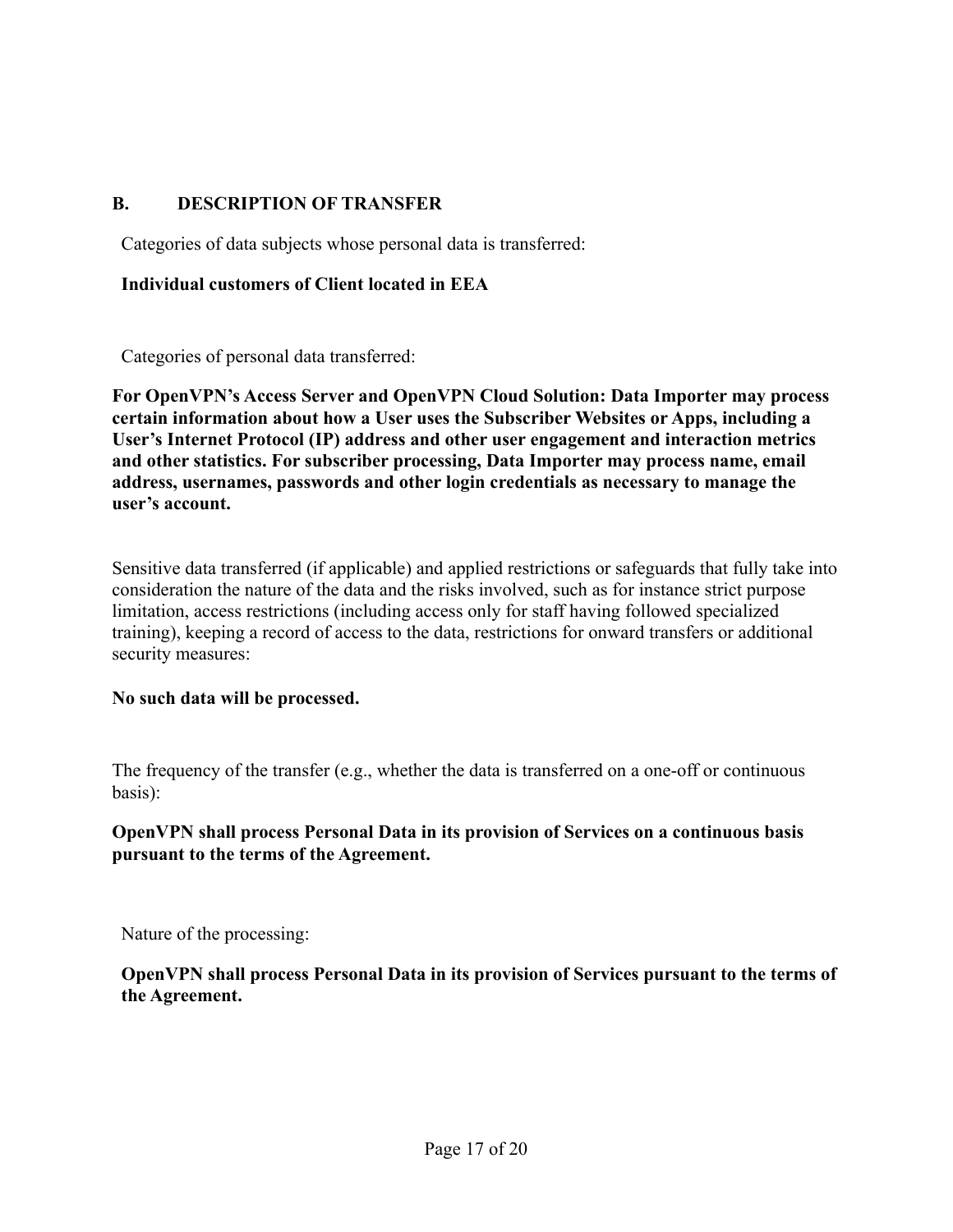Purpose(s) of the data transfer and further processing:

# **The transfer is made for the purpose of providing Services to Subscriber pursuant to the Agreement.**

The period for which the personal data will be retained, or, if that is not possible, the criteria used to determine that period:

### **OpenVPN shall process Personal Data in its provision of Services for a term outlined in the Agreement.**

For transfers to (sub) processors, also specify subject matter, nature, and duration of the processing:

**The subject matter, nature, and duration of the processing of Personal Data by OpenVPN's Sub processors is the same as for OpenVPN as outlined above.**

# **C. COMPETENT SUPERVISORY AUTHORITY**

Identify the competent supervisory authority/ies in accordance with Clause 13

**In Annex 1.C of the EU SCC: The competent supervisory authority shall be the supervisory authority applicable to Subscriber in its EEA country of establishment or, where it is not established in the EEA, in the EEA country where its representative has been appointed pursuant to Article 27(1) of Regulation (EU) 2016/679.**

### **D.**

**In Annex 2 of the EU SCC: Data Importer will at a minimum institute the technical and organizational measures to ensure a level of security appropriate with the risk, as is required in Art. 32 of the GDPR. Data Importer will comply with strict internal controls in line with industry best practices, such as SOC2 guidelines and ISO 27001 guidelines. Data Importer will implement security controls in the form of mandatory policies and procedures for all Data Importer employees who have access to Data Exporter's data to follow. Data Importer will have, where appropriate measures of pseudonymization and encryption of Personal Data; Measures for ensuring ongoing confidentiality, integrity, availability and resilience of processing systems and services; Measures for ensuring the ability to restore the availability and access to Personal Data in a timely manner in the event of a physical or technical incident; Processes for regularly testing, assessing and**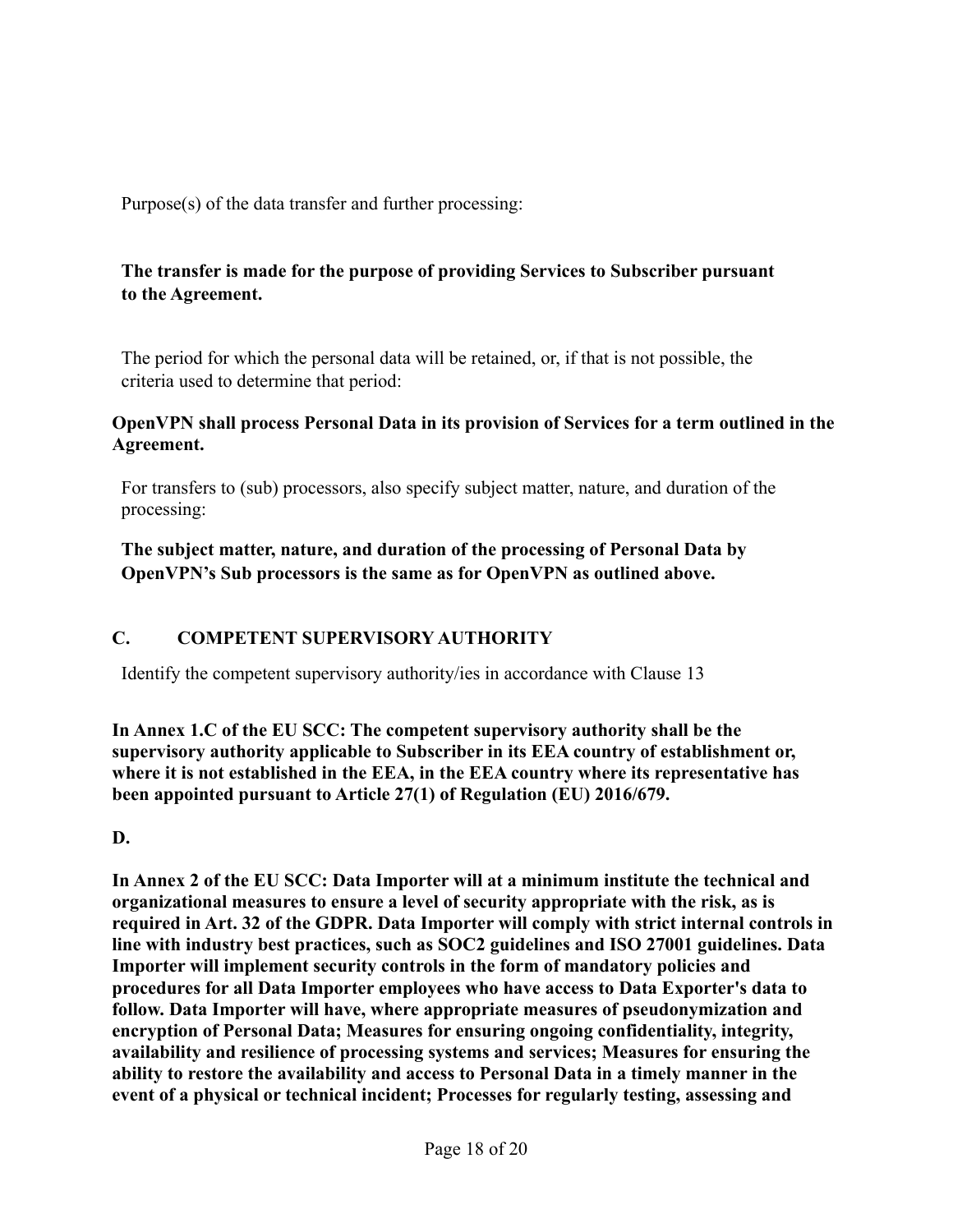**evaluating the effectiveness of technical and organizational measures in order to ensure the security of the processing; Measures for user identification and authorization; Measures for the protection of data during transmission; Measures for the protection of data during storage; Measures for ensuring physical security of locations at which Personal Data are processed; Measures for ensuring events logging; Measures for ensuring system configuration, including default configuration; Measures for internal IT and IT security governance and management; Measures for certification/assurance of processes and products; Measures for ensuring data minimization; Measures for ensuring data quality; Measures for ensuring limited data retention; Measures for ensuring accountability and measures for ensuring erasure.**